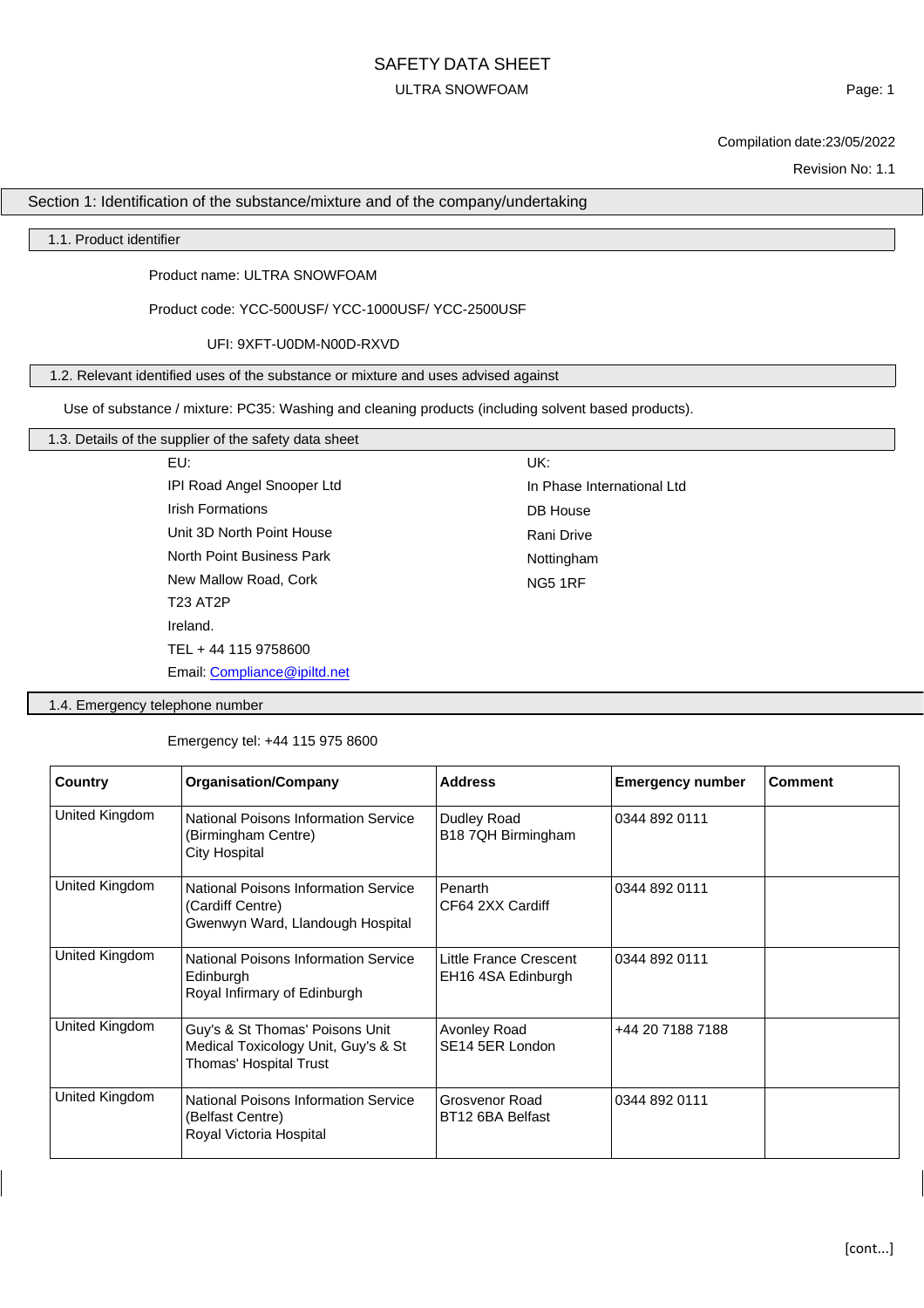#### Section 2: Hazards identification

2.1. Classification of the substance or mixture

Classification under CLP: Skin Corr. 1A: H314

Most important adverse effects: Causes severe skin burns and eye damage.

#### 2.2. Label elements

Label elements:

Hazard statements: H314: Causes severe skin burns and eye damage.

Hazard pictograms: GHS05: Corrosion



Signal words: Danger

Precautionary statements: P102: Keep out of reach of children.

P260: Do not breathe <dust/fumes/gas/mist/vapours/spray>. P301+330+331: IF SWALLOWED: rinse mouth. Do NOT induce vomiting. P303+361+353: IF ON SKIN (or hair): Take off immediately all contaminated clothing. Rinse skin with <water/shower>. P304+340: IF INHALED: Remove person to fresh air and keep comfortable for breathing. P305+351+338: IF IN EYES: Rinse cautiously with water for several minutes.

Remove contact lenses, if present and easy to do. Continue rinsing.

#### 2.3. Other hazards

PBT: This product is not identified as a PBT/vPvB substance.

### Section 3: Composition/information on ingredients

### 3.2. Mixtures

Hazardous ingredients:

#### COCAMIDOPROPYL BETAINE

| <b>EINECS</b>                                                                                 | CAS        | PBT / WEL | <b>CLP Classification</b>             | Percent |
|-----------------------------------------------------------------------------------------------|------------|-----------|---------------------------------------|---------|
|                                                                                               | 61789-40-0 |           | Skin Irrit. 2: H315; Eye Dam. 1: H318 | 10-20%  |
| SODIUM HYDROXIDE - REACH registered number(s): 01-2119457892-27-XXXX                          |            |           |                                       |         |
| 215-185-5                                                                                     | 1310-73-2  |           | Skin Corr. 1A: H314                   | 1-10%   |
| C14/C16 OLEFIN SULPHONATE SODIUM SALT - REACH registered number(s): 01-2119513401-57-XXXX     |            |           |                                       |         |
| 270-407-8                                                                                     | 68439-57-6 |           | Skin Irrit. 2: H315; Eye Dam. 1: H318 | 1-10%   |
| TETRASODIUM ETHYLENE DIAMINE TETRAACETATE - REACH registered number(s): 01-2119486762-27-XXXX |            |           |                                       |         |
| 200-573-9                                                                                     | 64-02-8    |           | Acute Tox. 4: H302; Eye Dam. 1: H318  | 1-10%   |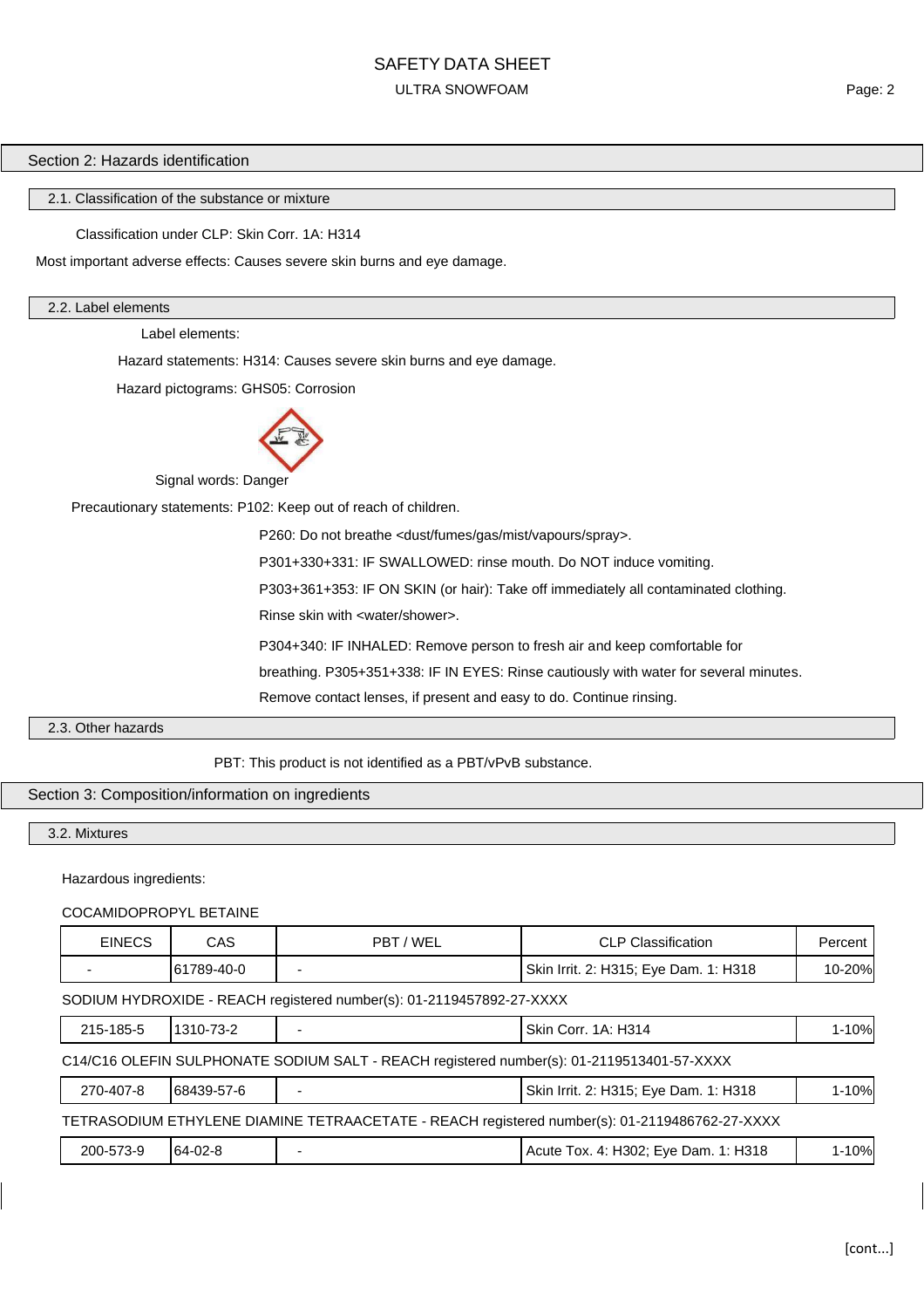#### Section 4: First aid measures

#### 4.1. Description of first aid measures

Skin contact: Remove all contaminated clothes and footwear immediately unless stuck to skin.

Drench the affected skin with running water for 10 minutes or longer if substance is still on skin. Transfer to hospital if there are burns or symptoms of poisoning.

Eye contact: Bathe the eye with running water for 15 minutes. Transfer to hospital for specialist examination.

- Ingestion: Wash out mouth with water. Do not induce vomiting. Give 1 cup of water to drink every 10 minutes. If unconscious, check for breathing and apply artificial respiration if necessary. If unconscious and breathing is OK, place in the recovery position. Transfer to hospital as soon as possible.
- Inhalation: Remove casualty from exposure ensuring one's own safety whilst doing so. If unconscious and breathing is OK, place in the recovery position. If conscious, ensure the casualty sits or lies down. If breathing becomes bubbly, have the casualty sit and provide oxygen if available. Transfer to hospital as soon as possible.

#### 4.2. Most important symptoms and effects, both acute and delayed

Skin contact: Blistering may occur. Progressive ulceration will occur if treatment is not immediate.

Eye contact: Corneal burns may occur. May cause permanent damage.

Ingestion: Corrosive burns may appear around the lips. Blood may be vomited. There may be bleeding from the mouth or nose.

Inhalation: There may be shortness of breath with a burning sensation in the throat. Exposure may cause coughing or wheezing.

Delayed / immediate effects: Immediate effects can be expected after short-term exposure.

4.3. Indication of any immediate medical attention and special treatment needed

Immediate / special treatment: Eye bathing equipment should be available on the premises.

#### Section 5: Fire-fighting measures

5.1. Extinguishing media

Extinguishing media: Suitable extinguishing media for the surrounding fire should be used. Use water spray

to cool containers.

#### 5.2. Special hazards arising from the substance or mixture

Exposure hazards: Corrosive. In combustion emits toxic fumes.

5.3. Advice for fire-fighters

Advice for fire-fighters: Wear self-contained breathing apparatus. Wear protective clothing to prevent contact with skin and eyes.

Section 6: Accidental release measures

6.1. Personal precautions, protective equipment and emergency procedures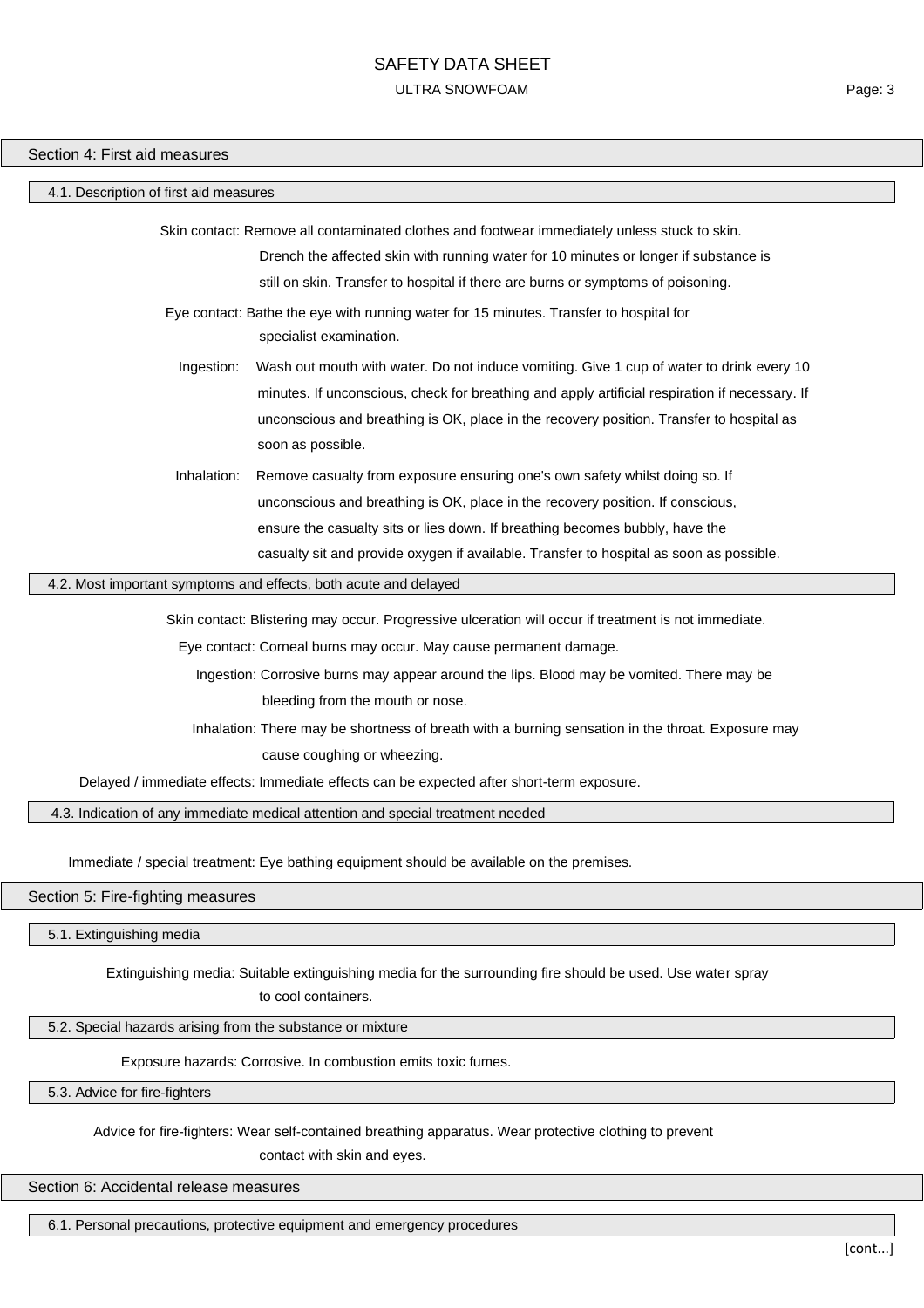# SAFETY DATA SHEET ULTRA SNOWFOAM

Page: 4

# Personal precautions: Notify the police and fire brigade immediately. If outside keep bystanders upwind and away from danger point. Mark out the contaminated area with signs and prevent access to unauthorised personnel. Do not attempt to take action without suitable protective clothing - see section 8 of SDS. Turn leaking containers leakside up to prevent the escape of liquid.

#### 6.2. Environmental precautions

Environmental precautions: Do not discharge into drains or rivers. Contain the spillage using bunding.

#### 6.3. Methods and material for containment and cleaning up

Clean-up procedures: Clean-up should be dealt with only by qualified personnel familiar with the specific substance. Absorb into dry earth or sand. Transfer to a closable, labelled salvage container for disposal by an appropriate method.

6.4. Reference to other sections

Reference to other sections: Refer to section 8 of SDS.

Section 7: Handling and storage

#### 7.1. Precautions for safe handling

Handling requirements: Avoid direct contact with the substance. Ensure there is sufficient ventilation of the area.

Do not handle in a confined space. Avoid the formation or spread of mists in the air.

#### 7.2. Conditions for safe storage, including any incompatibilities

Storage conditions: Store in a cool, well ventilated area. Keep container tightly closed.

7.3. Specific end use(s)

Specific end use(s): No data available.

#### Section 8: Exposure controls/personal protection

8.1. Control parameters

Hazardous ingredients:

SODIUM HYDROXIDE

Workplace exposure limits: Workplace exposure limits:

| State | 8 hour TWA | 15 min. STEL | 8 hour TWA | 15 min. STEL |
|-------|------------|--------------|------------|--------------|
| UK    |            | $2$ mg/m $3$ |            |              |

DNEL/PNEC Values

DNEL / PNEC No data available.

#### 8.2. Exposure controls

Engineering measures: Ensure there is sufficient ventilation of the area.

Respiratory protection: Self-contained breathing apparatus must be available in case of emergency.

Hand protection: Impermeable gloves.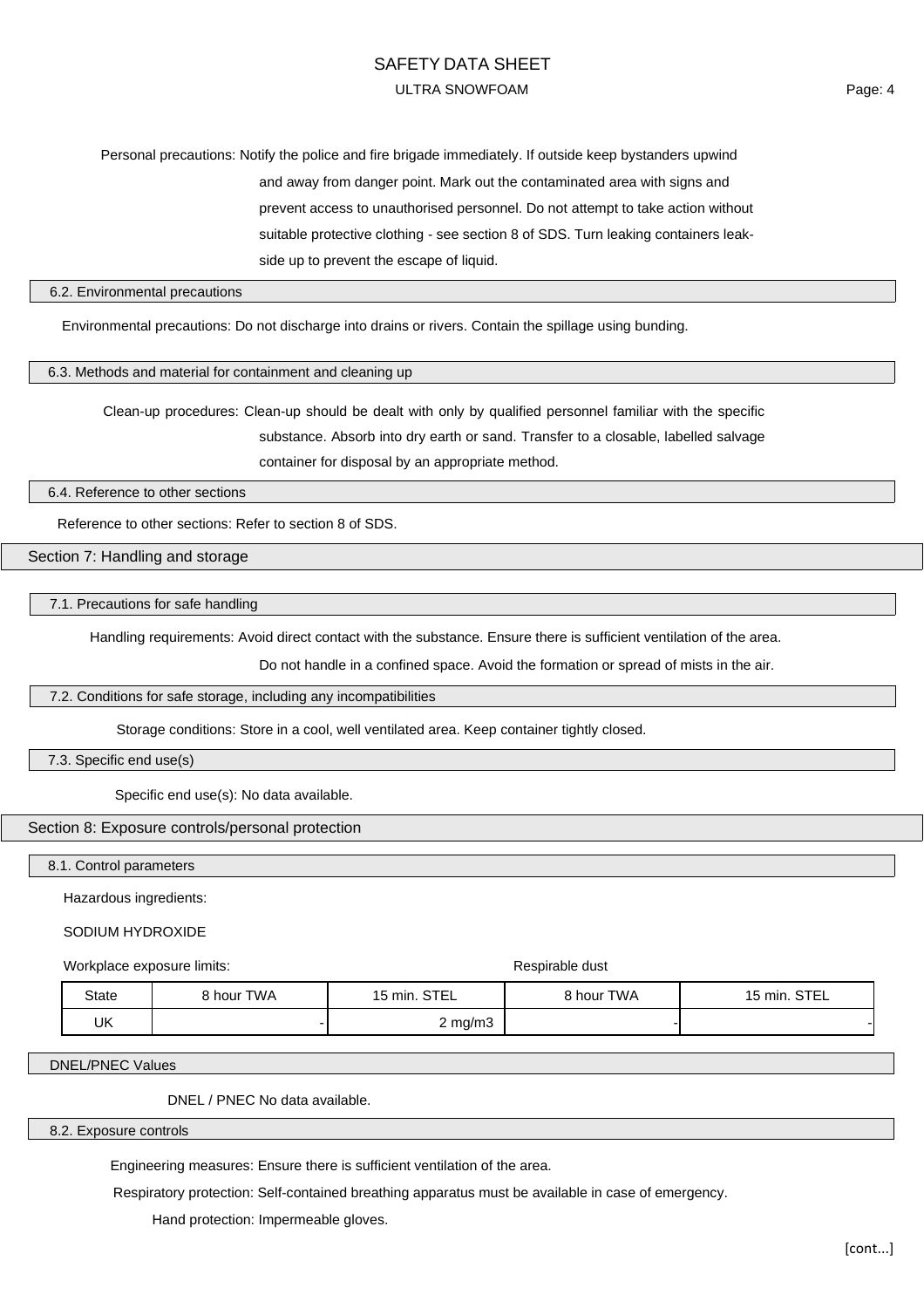### SAFETY DATA SHEET

### ULTRA SNOWFOAM

### Eye protection: Tightly fitting safety goggles. Ensure eye bath is to hand.

#### Skin protection: Impermeable protective clothing.

### Section 9: Physical and chemical properties

#### 9.1. Information on basic physical and chemical properties

State: Liquid

Colour: Purple

Odour: Pleasant

Viscosity: Non-viscous

Boiling point/range°C: >35 Flash point/range°C: >35

pH: >11.5

9.2. Other information

Other information: No data available.

Section 10: Stability and reactivity

10.1. Reactivity

Reactivity: Stable under recommended transport or storage conditions.

10.2. Chemical stability

Chemical stability: Stable under normal conditions.

10.3. Possibility of hazardous reactions

Hazardous reactions: Hazardous reactions will not occur under normal transport or storage conditions.

Decomposition may occur on exposure to conditions or materials listed below.

10.4. Conditions to avoid

Conditions to avoid: Heat.

10.5. Incompatible materials

Materials to avoid: Strong oxidising agents. Strong acids.

10.6. Hazardous decomposition products

Haz. decomp. products: In combustion emits toxic fumes.

Section 11: Toxicological information

11.1. Information on toxicological effects

Hazardous ingredients:

SODIUM HYDROXIDE

| <b>IPR</b> | <b>MUS</b> | LD50 | 40         | mg/kg<br>ີ |
|------------|------------|------|------------|------------|
| ORL        | <b>RBT</b> | LDLC | <b>500</b> | mg/kg<br>ັ |

Relevant hazards for product:

| lazard                    | Route      | <b>Basis</b>             |
|---------------------------|------------|--------------------------|
| Skin corrosion/irritation | <b>DRM</b> | calculated<br>⊣azardous: |

Page: 5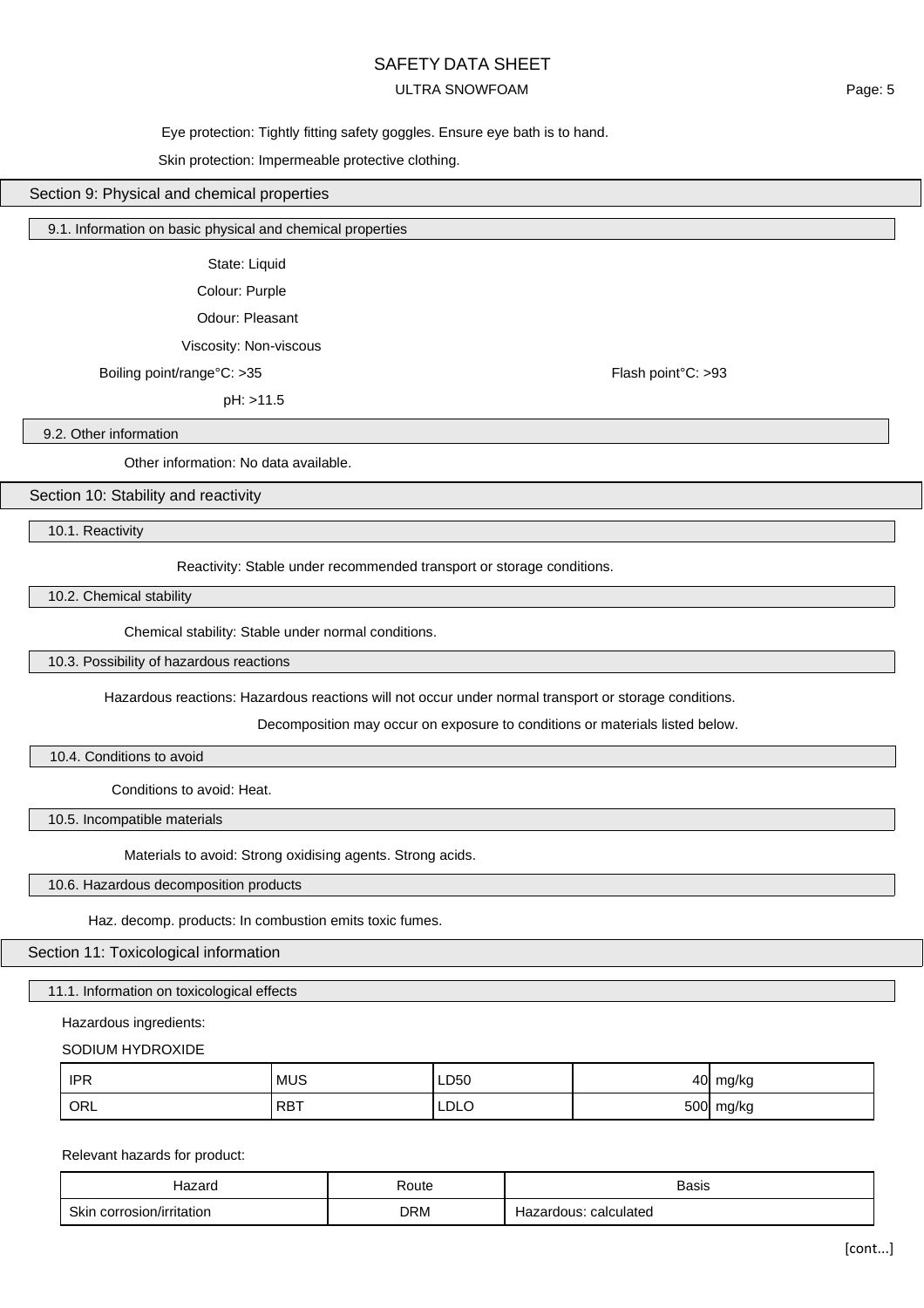# SAFETY DATA SHEET

### ULTRA SNOWFOAM

| Serious eye damage/irritation                                                                                        | <b>OPT</b>                                                                                                           | Hazardous: calculated |  |  |  |
|----------------------------------------------------------------------------------------------------------------------|----------------------------------------------------------------------------------------------------------------------|-----------------------|--|--|--|
| Symptoms / routes of exposure                                                                                        |                                                                                                                      |                       |  |  |  |
|                                                                                                                      | Skin contact: Blistering may occur. Progressive ulceration will occur if treatment is not immediate.                 |                       |  |  |  |
|                                                                                                                      | Eye contact: Corneal burns may occur. May cause permanent damage.                                                    |                       |  |  |  |
| Ingestion:                                                                                                           | Corrosive burns may appear around the lips. Blood may be vomited. There may be                                       |                       |  |  |  |
| bleeding from the mouth or nose.                                                                                     |                                                                                                                      |                       |  |  |  |
| Inhalation:                                                                                                          | There may be shortness of breath with a burning sensation in the throat. Exposure may<br>cause coughing or wheezing. |                       |  |  |  |
| Delayed / immediate effects: Immediate effects can be expected after short-term exposure.                            |                                                                                                                      |                       |  |  |  |
| Section 12: Ecological information                                                                                   |                                                                                                                      |                       |  |  |  |
| 12.1. Toxicity                                                                                                       |                                                                                                                      |                       |  |  |  |
| Ecotoxicity values: No data available.                                                                               |                                                                                                                      |                       |  |  |  |
| 12.2. Persistence and degradability                                                                                  |                                                                                                                      |                       |  |  |  |
| Persistence and degradability: Biodegradable.                                                                        |                                                                                                                      |                       |  |  |  |
| 12.3. Bioaccumulative potential                                                                                      |                                                                                                                      |                       |  |  |  |
| Bioaccumulative potential: No bioaccumulation potential.                                                             |                                                                                                                      |                       |  |  |  |
| 12.4. Mobility in soil                                                                                               |                                                                                                                      |                       |  |  |  |
| Mobility: Readily absorbed into soil.                                                                                |                                                                                                                      |                       |  |  |  |
| 12.5. Results of PBT and vPvB assessment                                                                             |                                                                                                                      |                       |  |  |  |
| PBT identification: This product is not identified as a PBT/vPvB substance.                                          |                                                                                                                      |                       |  |  |  |
| 12.6. Other adverse effects                                                                                          |                                                                                                                      |                       |  |  |  |
| Other adverse effects: Negligible ecotoxicity.                                                                       |                                                                                                                      |                       |  |  |  |
| Section 13: Disposal considerations                                                                                  |                                                                                                                      |                       |  |  |  |
| 13.1. Waste treatment methods                                                                                        |                                                                                                                      |                       |  |  |  |
| Disposal operations: Transfer to a suitable container and arrange for collection by specialised<br>disposal company. |                                                                                                                      |                       |  |  |  |
| NB: The user's attention is drawn to the possible existence of regional or                                           |                                                                                                                      |                       |  |  |  |
| national regulations regarding disposal.                                                                             |                                                                                                                      |                       |  |  |  |
| Section 14: Transport information                                                                                    |                                                                                                                      |                       |  |  |  |
| 14.1. UN number                                                                                                      |                                                                                                                      |                       |  |  |  |
| UN number: UN1760                                                                                                    |                                                                                                                      |                       |  |  |  |

14.2.UN proper shipping name

Shipping name: CORROSIVE LIQUID, N.O.S.

(SODIUM HYDROXIDE)

14.3.Transport hazard class(es)

Page: 6